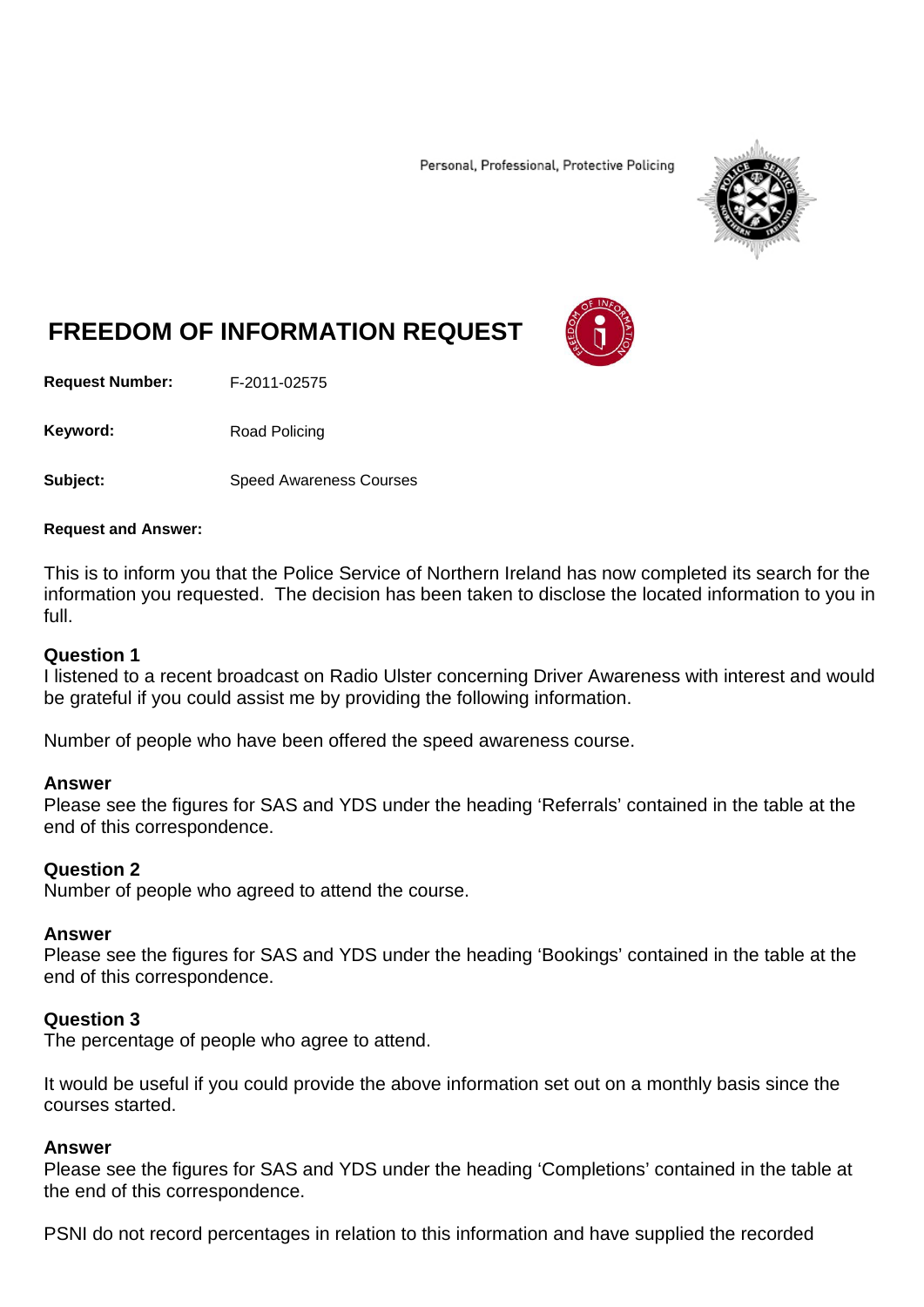information as per FOI Act.

The following explanation refers to the abbreviations contained in the table.

SAS – Speed Awareness Scheme – Drivers 25 years old and above YDS – Young Driver Scheme – Drivers under 25 years old

If you have any queries regarding your request or the decision please do not hesitate to contact me on 028 9070 0164. When contacting the Freedom of Information Team, please quote the reference number listed at the beginning of this letter.

If you are dissatisfied in any way with the handling of your request, you have the right to request a review. You should do this as soon as possible or in any case within two months of the date of issue of this letter. In the event that you require a review to be undertaken, you can do so by writing to the Head of Freedom of Information, PSNI Headquarters, 65 Knock Road, Belfast, BT5 6LE or by emailing [foi@psni.pnn.police.uk.](mailto:foi@psni.pnn.police.uk)

If following an internal review, carried out by an independent decision maker, you were to remain dissatisfied in any way with the handling of the request you may make a complaint, under Section 50 of the Freedom of Information Act, to the Information Commissioner's Office and ask that they investigate whether the PSNI has complied with the terms of the Freedom of Information Act. You can write to the Information Commissioner at Information Commissioner's Office, Wycliffe House, Water Lane, Wilmslow, Cheshire, SK9 5AF. In most circumstances the Information Commissioner will not investigate a complaint unless an internal review procedure has been carried out, however the Commissioner has the option to investigate the matter at his discretion.

Please be advised that PSNI replies under Freedom of Information may be released into the public domain via our website @ [www.psni.police.uk](http://www.psni.police.uk/)

Personal details in respect of your request have, where applicable, been removed to protect confidentiality.